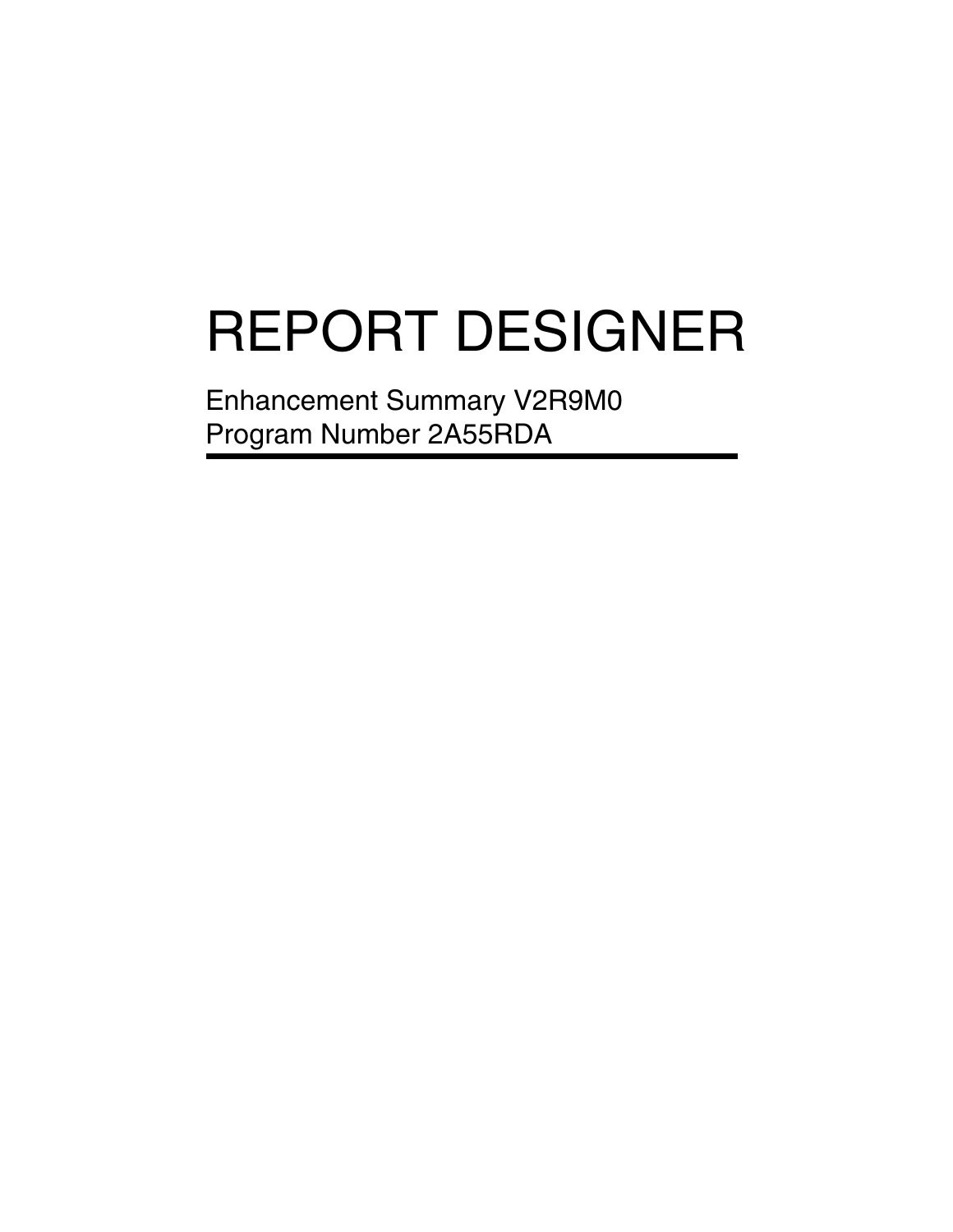**Seventeenth Edition (March 2007)**



809 W Howe St Seattle, WA 98119 United States of America

Phone: (206) 284-5078 Fax: (206) 284-5029 E-mail: support@gumbo.com Web: www.gumbo.com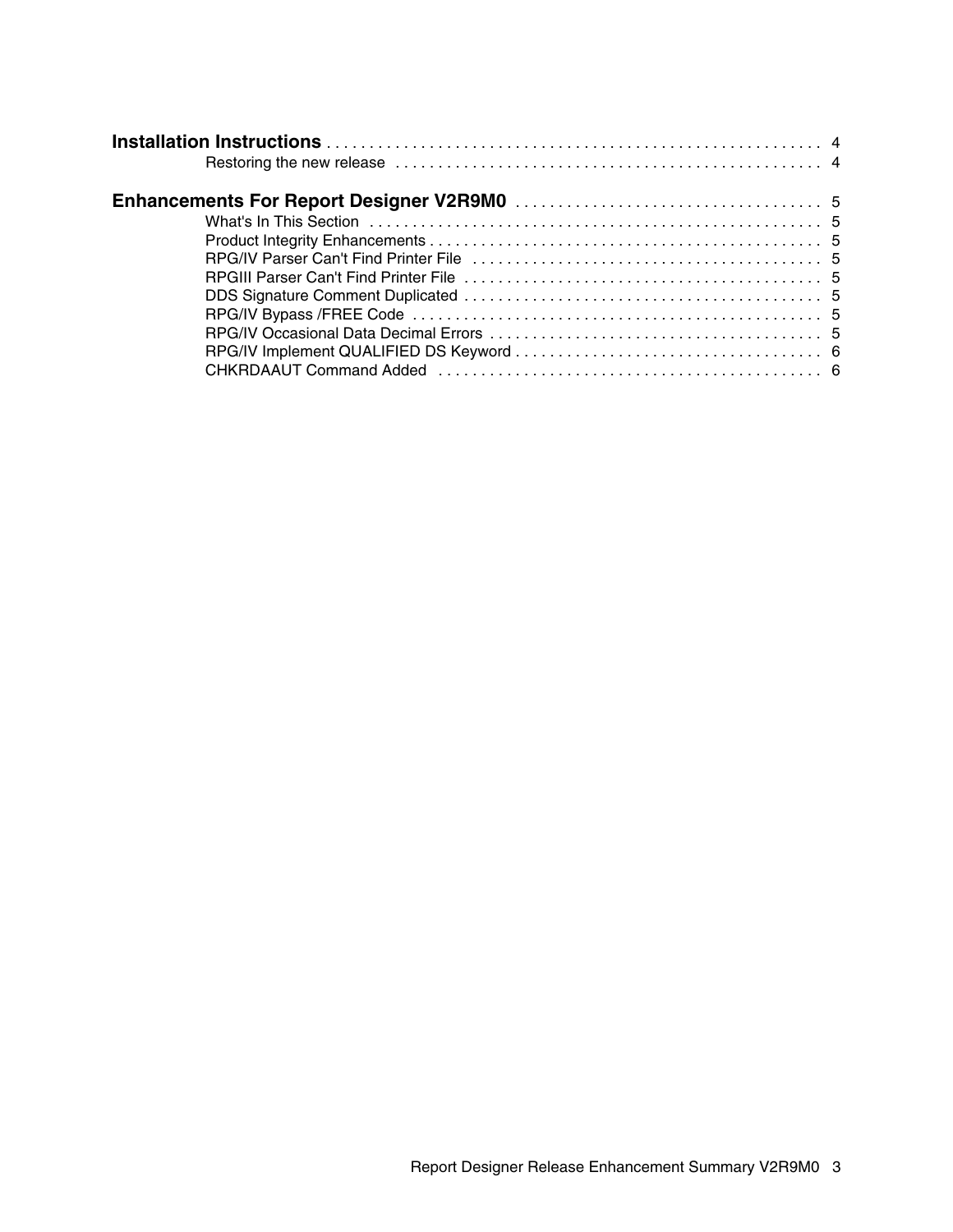## **Installation Instructions**

#### **Restoring the new release**

Read the Enhancement Summary to determine if any changes affect your installation. Follow these instructions to install Report Designer V2R9M0 on your iSeries Server:

- **Note:** If you have downloaded this software from the web, instructions specific to installing from the download can be found in the file "readme.htm" which is included in the download.
- 1. Sign on to the system as the security officer (QSECOFR).
- 2. Verify that your machine is at i5/OS V5R3M0 or later by running:

DSPDTAARA DTAARA(QGPL/QSS1MRI)

- **Note:** If you are running a version of i5/OS earlier than V5R3M0 you can not install Report Designer V2R9M0 on your machine. You must install an earlier version of Report Designer or upgrade the operating system.
- 3. Verify that user domain objects are allowed in the libraries RDA and QSRV, by running:

WRKSYSVAL SYSVAL(QALWUSRDMN)

Take option 5 to display the value. If the value is not \*ALL, use option 2 to add libraries RDA and QSRV to the list of libraries where user domain objects are allowed.

4. Insure that i5/OS will be able to verify the signatures that we apply to our product's objects by installing our Signing Certificate and Root CA Certificate using Digital Certificate Manager. Alternately, insure that signature verification will not prevent the restore operation by running:

WRKSYSVAL SYSVAL(QVFYOBJRST)

Take option 5 to display the value. If the value is 3 or higher, use option 2 to temporarily change the value to 1.

- 5. Mount the distribution media in the appropriate device.
- 6. Submit the Restore Licensed Program (RSTLICPGM) command to batch:

RSTLICPGM LICPGM(2A55RDA) DEV(device-name) LNG(2924)

- **Note:** "device-name" is the device the media was mounted on and is usually OPT01. **Note:** You may receive message CPA3DE4 "Directory not registered. (C G)" (three times). If so, take option "G".
- 7. Enter your permanent authorization code.
- 8. Determine which PTFs were included on the media by entering the following command:

DSPPTF LICPGM(2A55RDA)

9. Visit www.gumbo.com to determine if newer PTFs are available.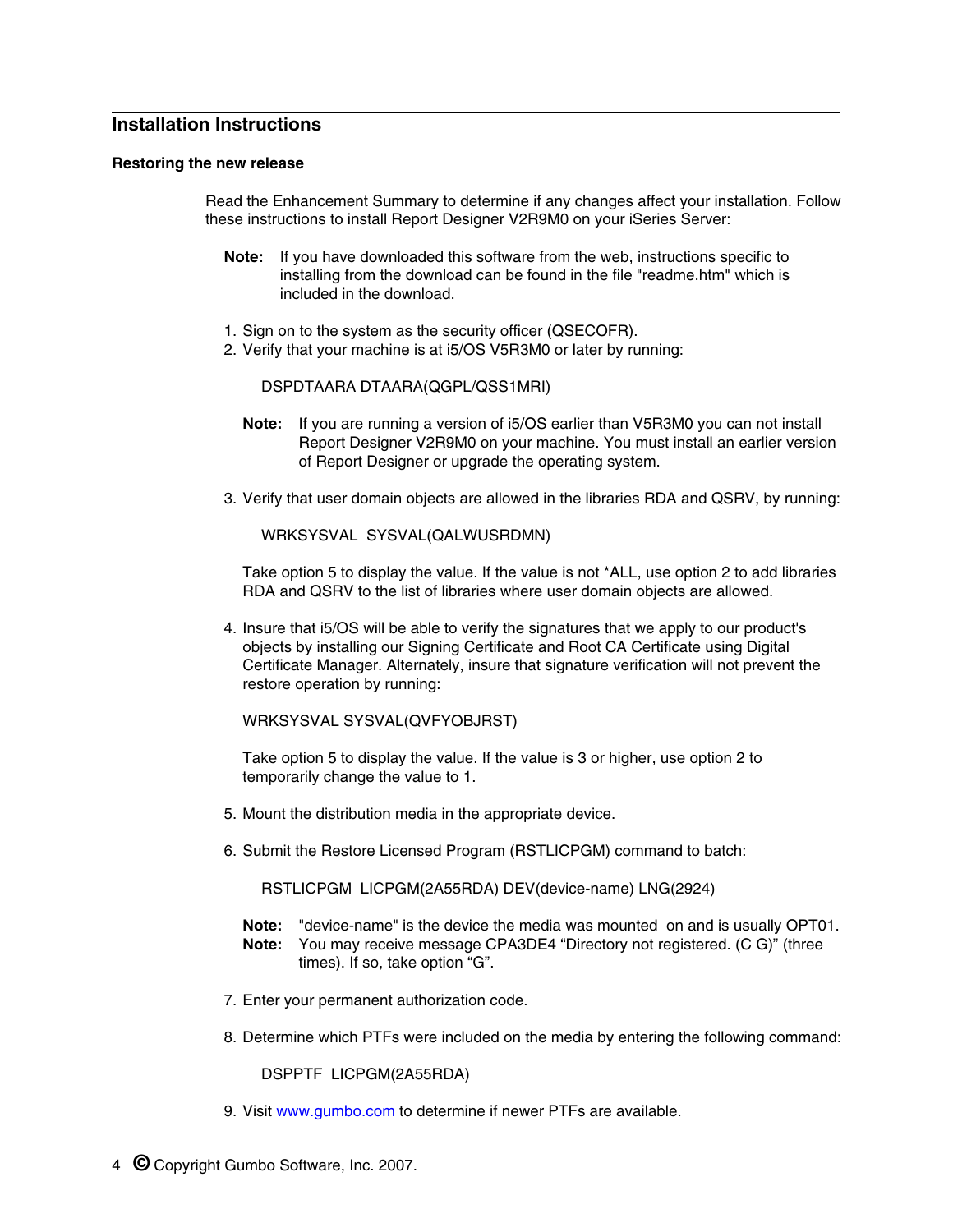# **Enhancements For Report Designer V2R9M0**

## **What's In This Section**

This section provides information on Report Designer enhancements for the current release, notes any customer code implications, and describes where to find more information when applicable.

#### **Product Integrity Enhancements**

Objects and the save files that contain them are digitally signed by Gumbo when they are created on our development system. You can verify that their contents have not been altered or corrupted since they were produced. You do this by first importing the our root certificate authority (CA) and object signing certificates to your system and then running the Check Object Integrity (CHKOBJITG) command against them. For detailed instruction on importing certificates for signature verification using the CHKOBJITG command, see IBM's manual "Digital Certificate Manager RZAH-U000".

**Note:** We uniquely name our digital certificates to simplify their management on your system. If you have previously imported digital certificates from us with the same name as those included in this package, you do not need to repeat this step.

Certificates can be found in downloads that contain save files as well as in the product's /doc directory after it is installed.

## **RPG/IV Parser Can't Find Printer File**

An uninitialized variable in the RPG/IV source code parser caused printer file to be missed occasionally.

## **RPGIII Parser Can't Find Printer File**

An uninitialized variable in the RPGIII source code parser caused printer file to be missed occasionally.

#### **DDS Signature Comment Duplicated**

RDA's DDS source generator produces signature comments  $($ <sup> $-$ </sup>A<sup>\*---'</sup>) at the end of logical print lines. If the last field of the logical line contained data in position 1-5, this data was copied into the signature comment rendering it unrecognizable to the DDS parser resulting in duplication of the comment each time the source member was edited.

#### **RPG/IV Bypass /FREE Code**

The RPG/IV source code parser was ignoring the /FREE directive and parsing the free format code as if it was fixed format causing occasional errors and failures.

#### **RPG/IV Occasional Data Decimal Errors**

Uninitialized variables in the RPG/IV source code parser caused data decimal errors intermittently.